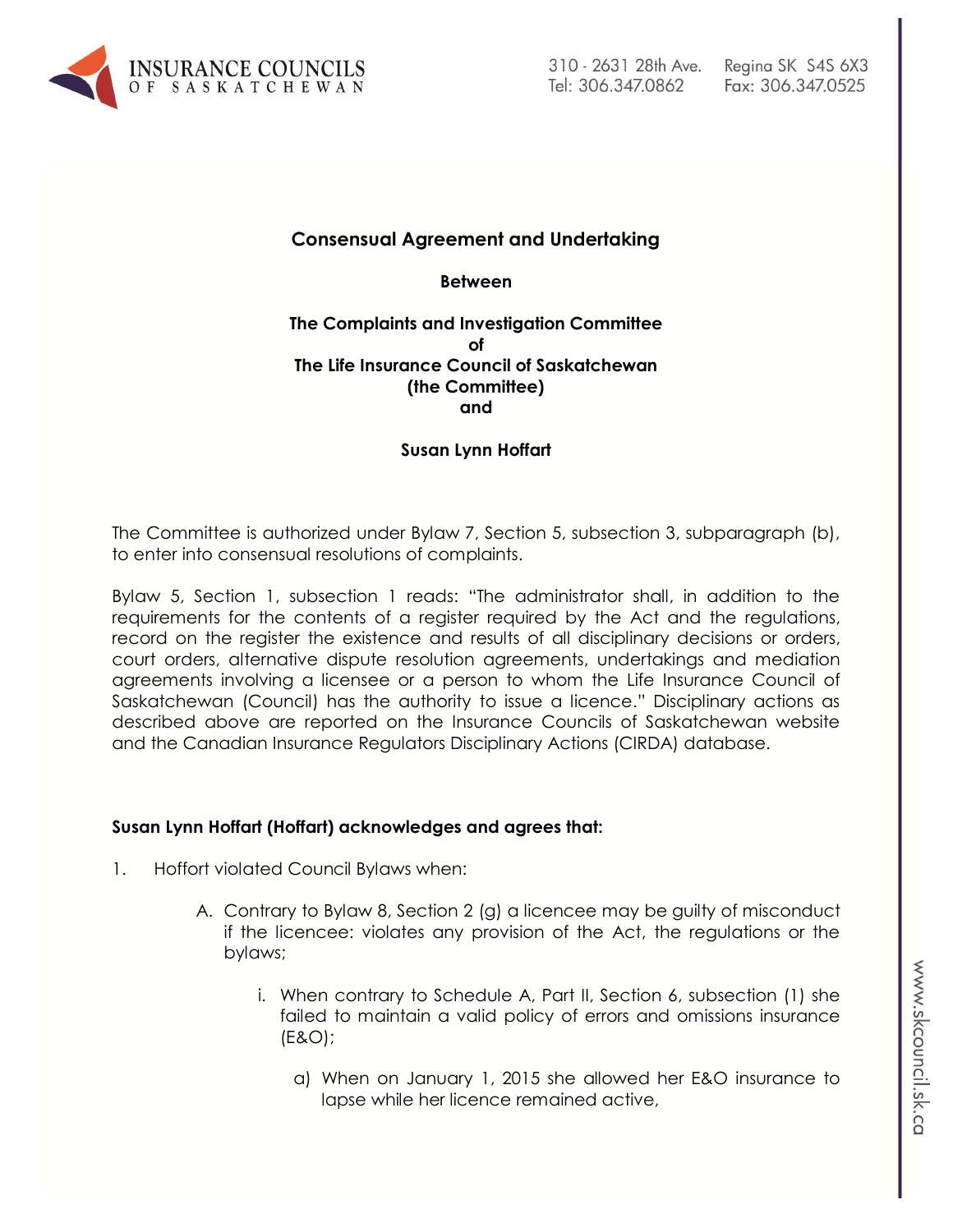- b) E&O was not re-established until July 27, 2015,
- c) Hoffart was without E&O coverage for 207 days; and
- ii. When contrary to Bylaw 2, Section 1, subsection (4)(d) she failed to immediately notify Council of cancellation or non-renewal of her E&O.
- 2. Hoffart's rights to appear before a Discipline Committee of Council have been explained to her and she fully understands her rights and/or obligations under Council Bylaw 10;
- 3. Hoffart waives her rights to appear before a Discipline Committee and undertakes not to exercise any appeal rights she may have under Council Bylaw 10, Section 3 or *The Saskatchewan Insurance Act,* (the Act) as it relates to matters set out in this Consensual Agreement and Undertaking (Agreement).
- 4. This Agreement does not preclude Council from pursuing any other investigation against Hoffart for activities not identified in this Agreement that may be in violation of Council Bylaws or the Act.
- 5. Hoffart has been advised by the Committee that it is in her interests to obtain independent legal advice before entering into this Agreement.
	- a. Hoffart has obtained such independent legal advice and is satisfied with the same, prior to executing this Agreement, or
	- b. Hoffart has willingly chosen not to obtain such advice prior to executing this Agreement.
- 6. Hoffart hereby affirms that she has read and understands the terms of this Agreement, and is signing it voluntarily and of her own free will.

### **Hoffart, having waived its rights, undertakes to:**

- 1. Pay a fine in the amount of \$591.00; and
- 2. Reimburse Council's investigation costs in the amount of \$330.00.
- 3. Hoffart will pay all fines and investigative costs within 30 days of receipt of this Agreement.
- 4. Hoffart will ensure E&O insurance is in place while she continues to hold an insurance licence.